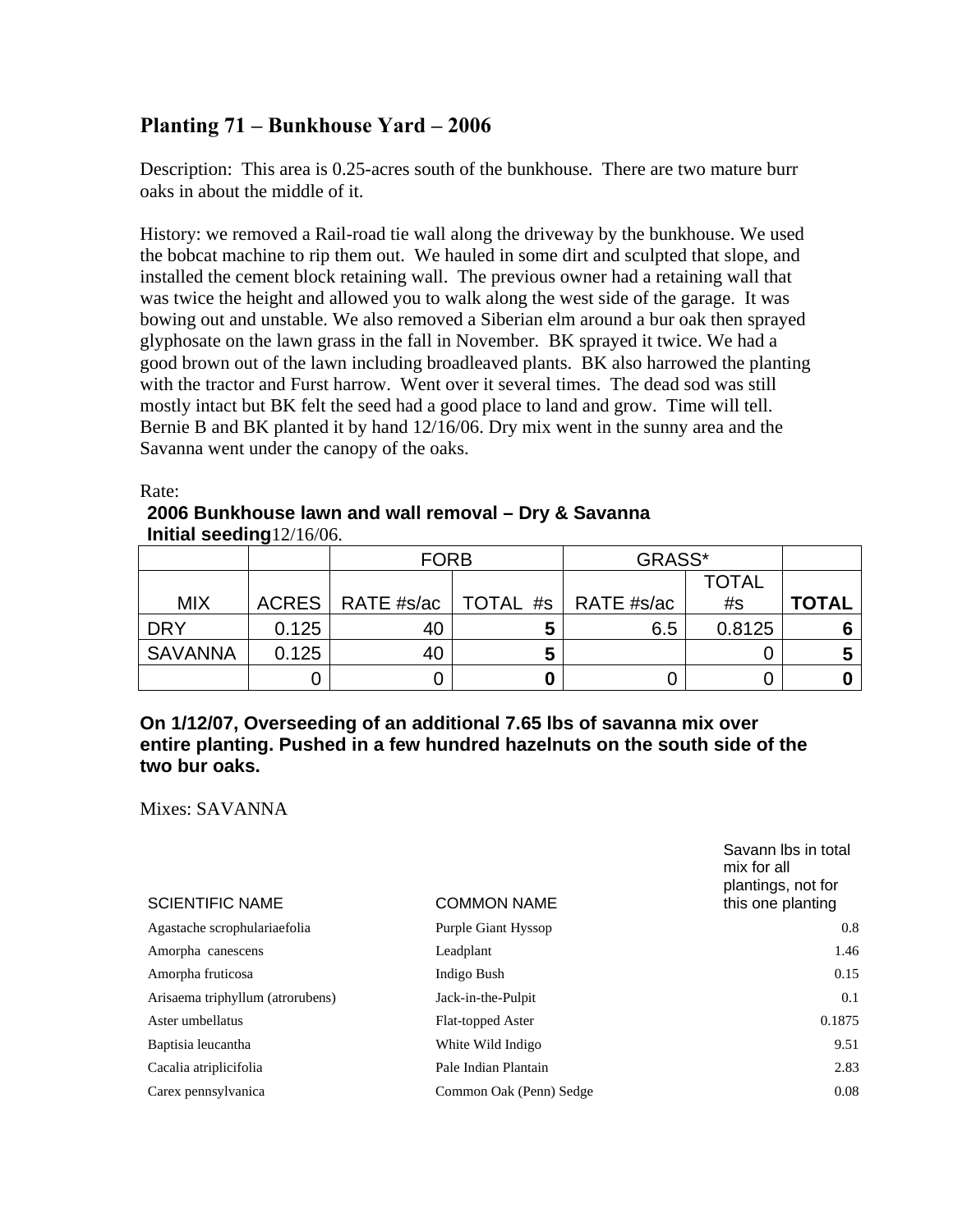| Cinna arundinacea                        | Common Wood Reed                      | 1.5     |
|------------------------------------------|---------------------------------------|---------|
| Crataegus sp                             | Hawthorn                              | 0.84    |
| Danthonia spictata                       | Poverty Oat Grass                     | 0.2275  |
| Dodecatheon meadia                       | <b>Shooting Star</b>                  | 0.82    |
| Elymus canadensis                        | Prairie Wild Rye                      | 1.395   |
| Elymus villosus                          | Silky Wild Rye                        | 1.8     |
| Eragrostis spectabilis                   | <b>Purple Love Grass</b>              | 0.16    |
| Eupatorium maculatum                     | Spotted Joe Pye Weed                  | 1.875   |
| Eupatorium purpureum                     | Purple Joe-Pye Weed                   | 0.25    |
| Festuca obtusa (subverticillata)         | <b>Nodding Fescue</b>                 | 7.35    |
| Gnaphalium obtusifolium                  | Sweet Everlasting (Old-Field Balsam)  | 0.05    |
| Helianthemum canadense                   | Common Rockrose (Frostweed)           | 0.02    |
| Heuchera richardsonii grayana            | Rough Heuchera; Alum root             | 0.0285  |
| Hystrix patula (Elymus hystrix)          | <b>Bottlebrush Grass</b>              | 5.85    |
| Lechea villosa (mucronata)               | Hairy Pinweed                         | 0.43    |
| Liatris aspera                           | Rough Blazing-star (Rough Gayfeather) | 1.3475  |
| Lupinus perennis                         | Wild Lupine                           | 0.1     |
| <b>NUMBER OF SPECIES</b>                 |                                       | 43      |
| Panicum virgatum                         | <b>Prairie Switch Grass</b>           | 0.05    |
| Physocarpus opulifolius                  | Ninebark                              | 0.85    |
| Phytolacca americana                     | Pokeweed                              | 0.05    |
| Polemonium reptans                       | Jacob's Ladder                        | 0.09    |
| Prunus americana                         | Wild Plum                             | 0.06    |
| Quercus macrocarpa                       | <b>Bur Oak</b>                        | 0.1     |
| Rudbeckia hirta                          | <b>Black-eyed Susan</b>               | 0.145   |
| Ruellia humilis                          | Wild Petunia                          | 0.05    |
| Scrophularia lanceolata                  | Early figwort                         | 4.3     |
| Scrophularia marilandica                 | Late Figwort                          | 0.045   |
| Silene antirrhina                        | Sleepy Catchfly                       | 0.3     |
| Silene stellata                          | <b>Starry Campion</b>                 | 0.1     |
| Solidago speciosa                        | Showy Goldenrod                       | 0.35    |
| Sporobolus heterolepis                   | Prairie Dropseed                      | 0.07    |
| Tephrosia virginiana                     | Goat's Rue                            | 0.245   |
| Tradescantia ohiensis                    | Ohio Spiderwort                       | 2.08    |
| Wulfenia bullii *** (Besseya)            | Kittentails                           | 1.845   |
| Zizia aurea                              | Golden Alexanders                     | 3       |
| <b>DRY MIX</b><br><b>SCIENTIFIC NAME</b> | <b>COMMON NAME</b>                    | Dry lbs |
| Agrostis hymenalis                       | <b>Tickle Grass</b>                   | 0.18    |
| Allium cernuum                           | Nodding Wild Onion                    | 0.175   |

Amelanchier humilis Serviceberry 0.3 Amorpha canescens Leadplant 1.3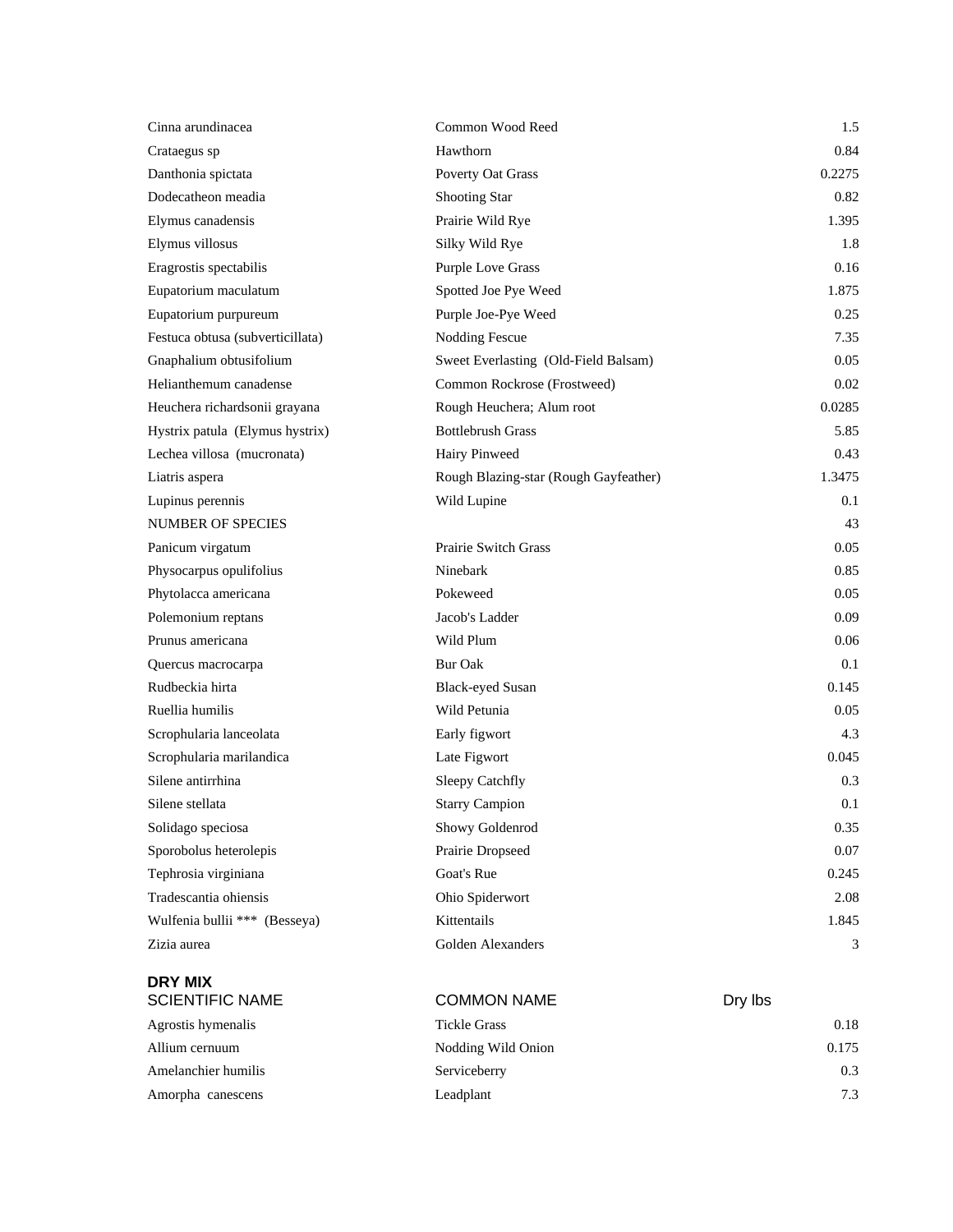| Anemone cylindrica                      | Thimbleweed                       | 2.6     |
|-----------------------------------------|-----------------------------------|---------|
| Anemone patens (Pulsatilla p.)          | Pasque Flower                     | 0.1     |
| Antennaria neglecta                     | Field Cat's Foot                  | 2.4     |
| Antennaria plantaginifolia              | Pussy Toes (Everlasting)          | 3.36    |
| Aristida purpurascens                   | <b>Arrow Feather</b>              | 1.47    |
| Aronia (Pyrus) prunifolia (melanocarpa) | <b>Black Chokeberry</b>           | 0.2     |
| Artemisia caudata (campestris)          | Beach Wormwood                    | 5.5275  |
| Asclepias amplexicaulis                 | Sand Milkweed                     | 0.05    |
| Asclepias syriaca                       | Common Milkweed                   | 0.03    |
| Asclepias verticillata                  | Whorled Milkweed                  | 1.04    |
| Aster azureus (oolentangiensis)         | Sky-blue Aster                    | 3.05    |
| Aster ericoides (prostratus)            | <b>Heath Aster</b>                | 4.59    |
| Aster linariifolius                     | Stiff Aster (Flax-Leaved)         | 0.15    |
| Aster oblongifolius                     | Aromatic Aster                    | 0.09    |
| Aster pilosus                           | Hairy Aster                       | 0.1     |
| Aster sericeus                          | <b>Silky Aster</b>                | 0.72    |
| Aster umbellatus                        | Flat-topped Aster                 | 0.1875  |
| Astragalus canadensis                   | Canadian Milk Vetch               | 5       |
| Baptisia leucantha                      | White Wild Indigo                 | 38.04   |
| Baptisia leucophaea                     | Cream Wild Indigo                 | 16.995  |
| <b>Bills Mesic mix</b>                  |                                   | 1.225   |
| Bouteloua curtipendula                  | Side-Oats Grama                   | 14      |
| Bouteloua hirsuta                       | Hairy Grama                       | 0.2     |
| Cacalia atriplicifolia                  | Pale Indian Plantain              | 1.415   |
| Carex bicknellii                        | Copper-shouldered oval Sedge      | 8.1     |
| Carex muhlenbergii (enervis)            | Sand Bracted Sedge (Muhlenberg's) | 1.4     |
| Carex pennsylvanica                     | Common Oak (Penn) Sedge           | 0.06    |
| Cassia fasciculata                      | Partridge Pea                     | 0.0625  |
| Castilleja sessiliflora<br>**           | Downy Yellow Painted Cup          | $0.8\,$ |
| Ceanothus americanus                    | New Jersey Tea                    | 0.75    |
| Chrysopsis camporum (Heterotheca)       | Golden Prairie Aster              | 0.4     |
| Cirsium hillii *** (pumilum)            | Hill's Thistle                    | 0.35    |
| Comandra umbellata (richardsiana)       | False Toadflax                    | 0.5     |
| Coreopsis lanceolata                    | Sand Coreopsis                    | 0.36    |
| Coreopsis palmata                       | Prairie Coreopsis                 | 1.8     |
| Coreopsis tripteris                     | Tall Coreopsis                    | 0.3     |
| Crataegus sp                            | Hawthorn                          | 0.105   |
| Cyperus filiculmis                      | Slender Sand Sedge                | 0.585   |
| Danthonia spictata                      | Poverty Oat Grass                 | 4.3225  |
| Desmodium illinoense                    | Ill. Tick Trefoil                 | 1.325   |
| Dodecatheon meadia                      | <b>Shooting Star</b>              | 4.92    |
| Dougs mix                               |                                   | 1.3     |
| dry mesic mix                           |                                   | 2.82    |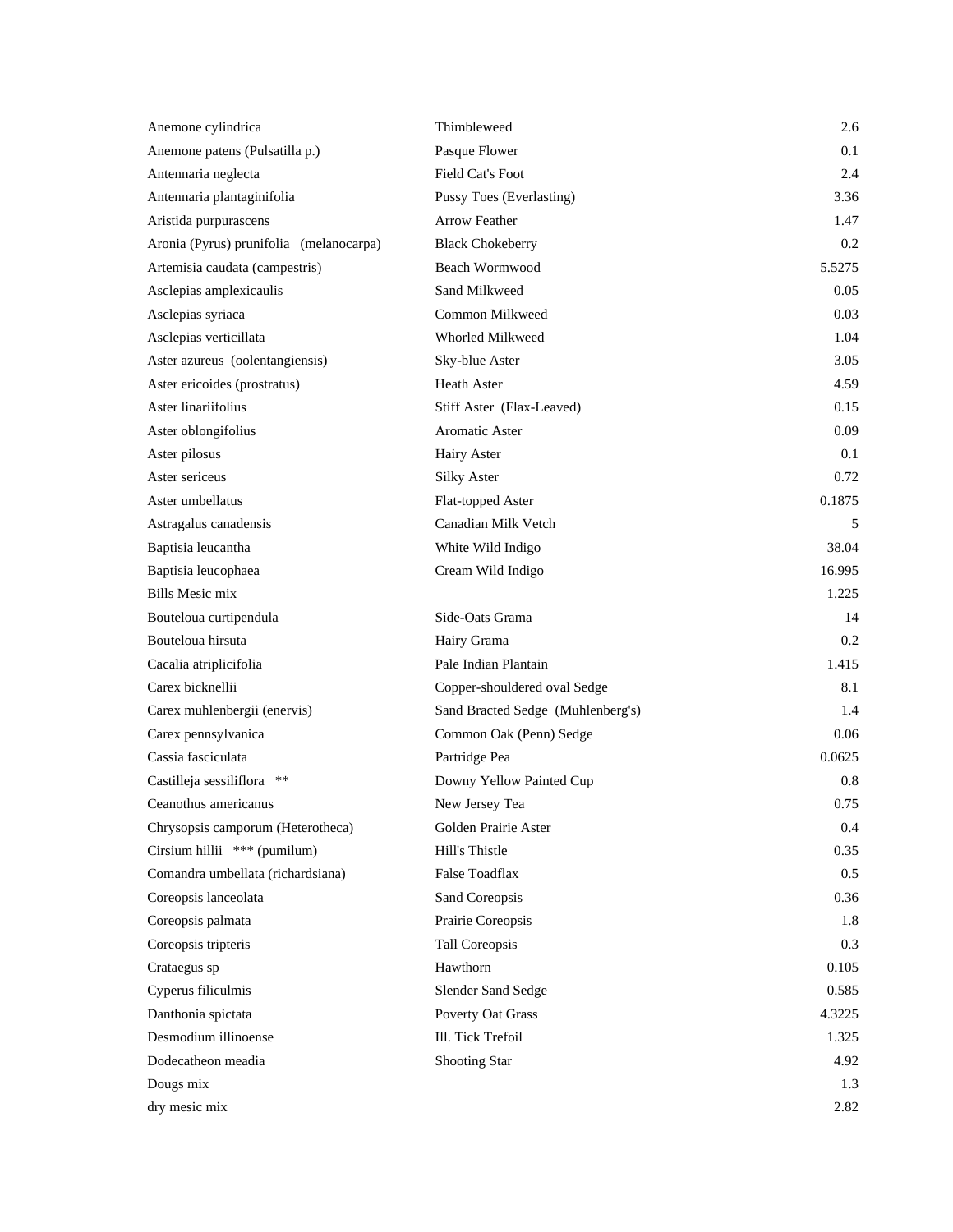| dry mix                                      |                                          | 1       |
|----------------------------------------------|------------------------------------------|---------|
| Echinacea pallida                            | Pale Purple Coneflower                   | 58.45   |
| Elymus canadensis                            | Prairie Wild Rye                         | 12.555  |
| Eragrostis spectabilis                       | <b>Purple Love Grass</b>                 | 0.8     |
| Erigeron strigosus                           | Daisy Fleabane                           | 0.6     |
| Eryngium yuccifolium                         | <b>Rattlesnake Master</b>                | 0.184   |
| Eupatorium altissimum                        | <b>Tall Boneset</b>                      | 1.75    |
| Euphorbia corollata                          | Flowering Spurge                         | 5.75    |
| Gentiana purberulenta                        | Prairie Gentian                          | 0.05    |
| Geum triflorum                               | Prairie Smoke (Long-plumed Purple Avens) | 0.07    |
| Gnaphalium obtusifolium                      | Sweet Everlasting (Old-Field Balsam)     | 0.7     |
| Helianthemum canadense                       | Common Rockrose (Frostweed)              | 0.26    |
| Helianthus occidentalis                      | Western Sunflower; Naked S.              | 0.09    |
| Heliopsis helianthoides                      | False Sunflower; " Ox-eye "              | 0.275   |
| Heuchera richardsonii grayana                | Rough Heuchera; Alum root                | 0.2565  |
| Hieracium gronovii                           | Hairy Hawkweed                           | 0.315   |
| Hypericum spaerocarpum                       | Round-fruited St. Johnswort              | 0.1     |
| Hypoxis hirsuta                              | <b>Yellow Star Grass</b>                 | 0.05    |
| Juncus interior                              | <b>Inland Rush</b>                       | 1.98    |
| Koeleria cristata (macrantha)                | Prairie June Grass - 54.65               | 37.225  |
| Krigia virginica                             | <b>Dwarf Dandelion</b>                   | 0.2     |
| Kuhnia (Brickellia) eupatoroides corymbulosa | <b>False Boneset</b>                     | 0.75    |
| Lechea stricta                               | <b>Bushy Pinweed</b>                     | 0.42    |
| Lechea tenuifolia                            | Slender-Leaved Pinweed                   | 2.375   |
| Lechea villosa (mucronata)                   | Hairy Pinweed                            | 0.86    |
| Leptoloma cognatum                           | <b>Fall Witch Grass</b>                  | 1.89    |
| Lespedeza capitata --                        | Round-headed Bush Clover                 | 7.625   |
| Liatris aspera                               | Rough Blazing-star (Rough Gayfeather)    | 17.5175 |
| Liatris cylindracea                          | Dwarf Blazingstar                        | 0.4     |
| Linaria canadensis                           | <b>Blue Toadflax</b>                     | 0.1     |
| Linum sulcatum                               | Groved Yellow Flax                       | 0.525   |
| Lithospermum canescens                       | <b>Hoary Puccoon</b>                     | 0.5     |
| Lithospermum incisum                         | Fringed (Narrow-leaved) Puccoon          | 0.475   |
| Lobelia spicata                              | Pale-spike Lobelia                       | 0.1     |
| Lupinus perennis                             | Wild Lupine                              | 0.2     |
| Lysimachia lanceolata                        | Lance-Leaved Loosestrife                 | 0.025   |
| Mesic mix                                    |                                          | 0.975   |
| Monarda fistulosa                            | Wild Bergamot                            | 0.63    |
| Monarda punctata villicualis                 | Horse Mint                               | 0.075   |
| <b>NUMBER OF SPECIES</b>                     |                                          | 127     |
| Oenothera biennis canescens                  | Common Evening Primrose                  | 0.025   |
| Oenothera clelandii (rhombipetala)           | Sand Evening Primrose                    | 0.14    |
| Onosmodium hispidissimum                     | Marbleseed                               | 0.425   |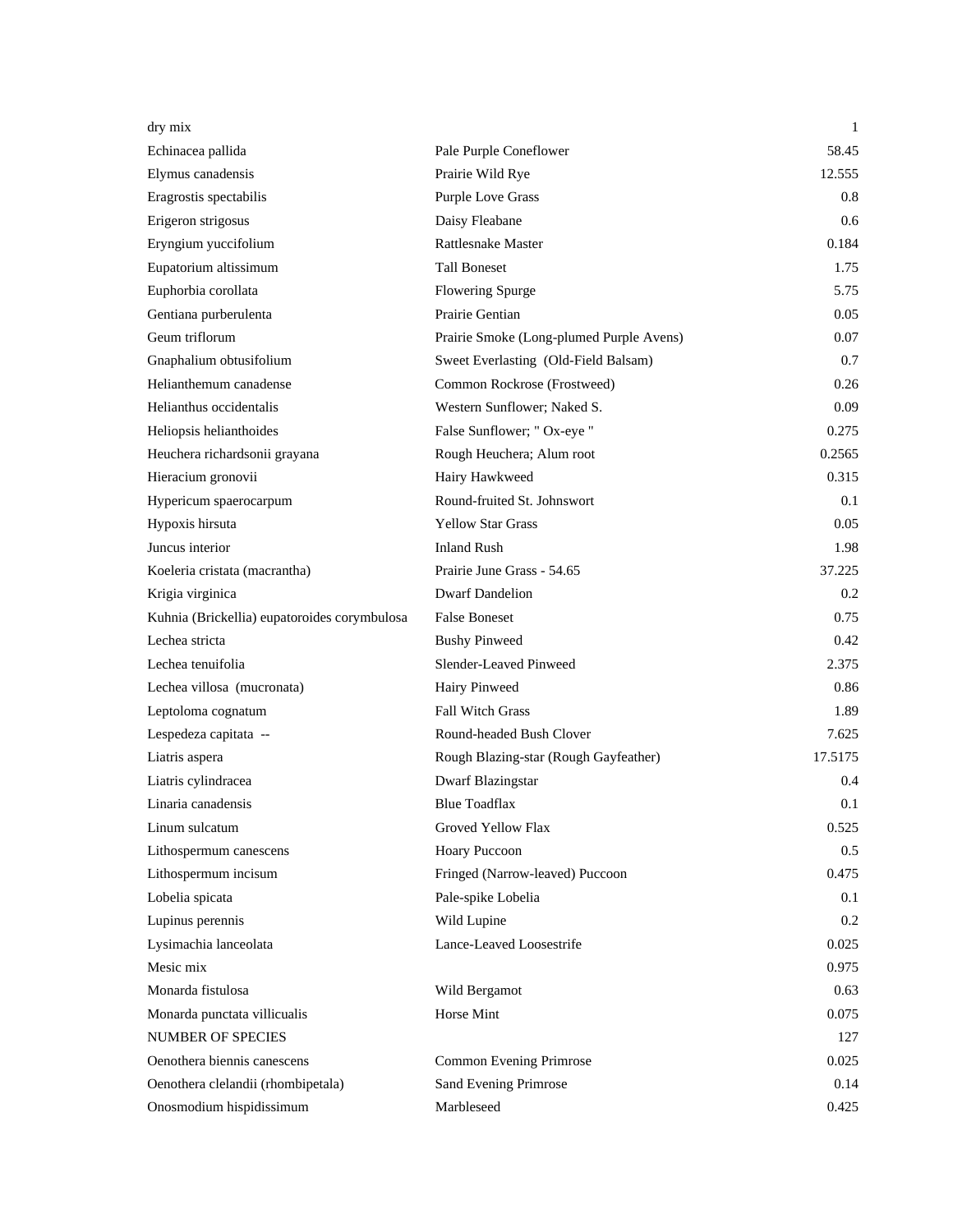| Oxalis violacea                            | Violet Wood-sorrel                       | 0.12    |
|--------------------------------------------|------------------------------------------|---------|
| Panicum oligosanthes scribneria            | Scribner's Panic Grass                   | 11.375  |
| Panicum virgatum                           | Prairie Switch Grass                     | 0.15    |
| Parthenium integrifolium                   | Wild Quinine (Feverfew)                  | 10.975  |
| Paspalum ciliatifolium muhlenbergii        | Hairy Lens Grass                         | 0.4     |
| Penstemon digitalis                        | Foxglove Beardtongue                     | 0.58    |
| Penstemon hirsutus                         | Hairy Beard tongue                       | 0.595   |
| Petalostemum (Dalea) candidum              | White Prairie Clover                     | 0.178   |
| Petalostemum (Dalea) purpureum             | Purple Prairie Clover                    | 8.25    |
| Physocarpus opulifolius                    | Ninebark                                 | 0.1     |
| Phytolacca americana                       | Pokeweed                                 | 0.05    |
| Polygala polygama obtusata                 | Purple Milkwort                          | 0.025   |
| Polygala sanguinea                         | <b>Field Milkwort</b>                    | 0.1     |
| Potentilla arguta                          | Prairie Cinquefoil                       | 10.92   |
| Prunus americana                           | Wild Plum                                | 0.12    |
| Pycnanthemum virginianum                   | Mountain mint (Prairie Hyssop)           | 1.045   |
| Ratibida pinnata                           | Yellow Coneflower                        | 0.74    |
| Rosa carolina                              | <b>Pasture Rose</b>                      | 7.175   |
| Rudbeckia hirta                            | <b>Black-eyed Susan</b>                  | 1.305   |
| Ruellia humilis                            | Wild Petunia                             | 0.05    |
| Scutellaria parvula leonardi               | Small Skullcap                           | 0.2     |
| Selaginella rupestris                      | Sand Club moss                           | 0.1     |
| Senecio pauperculus                        | <b>Balsam Ragwort</b>                    | 0.13    |
| Silphium integrifolium deamii              | Rosinweed                                | 3.92    |
| Silphium laciniatum                        | Compass plant                            | 8.3     |
| Sisyrinchium albidum                       | Common Blue-eyed Grass                   | 0.63    |
| Solidago (Euthamia) graminifolia nuttallii | Grass-leaved Goldenrod                   | 4.8     |
| Solidago missouriensis fasciculata         | Missouri Goldenrod                       | 5.25    |
| Solidago nemoralis                         | Gray Goldenrod; Oldfield                 | 4.1     |
| Solidago speciosa                          | Showy Goldenrod                          | 1.75    |
| Sorghastrum nutans                         | <b>Indian Grass</b>                      | 0.04    |
| Specularia (Triodanis) perfoliata          | Venus' Looking Glass                     | 0.15    |
| Sporobolus heterolepis                     | Prairie Dropseed                         | 0.63    |
| Stipa spartea                              | Porcupine Grass                          | 2       |
| ***<br>Talinum rugospermum                 | Sand Fameflower                          | $0.1\,$ |
| TCP - Aster mix                            |                                          | 3.1     |
| Tephrosia virginiana                       | Goat's Rue                               | 1.225   |
| Tradescantia ohiensis                      | Ohio Spiderwort                          | 9.36    |
| Triosteum perfoliatum                      | Horse Gentian (Feverwort)(Tinker's Weed) | 1.825   |
| Verbena stricta                            | Hoary Vervain                            | 2.175   |
| Viola pedata lineariloba                   | <b>Birdsfoot Violet</b>                  | 0.12    |
| Wulfenia bullii *** (Besseya)              | Kittentails                              | 0.205   |
| Zizia aptera                               | Heart-leaved Meadow Parsnip              | 0.525   |